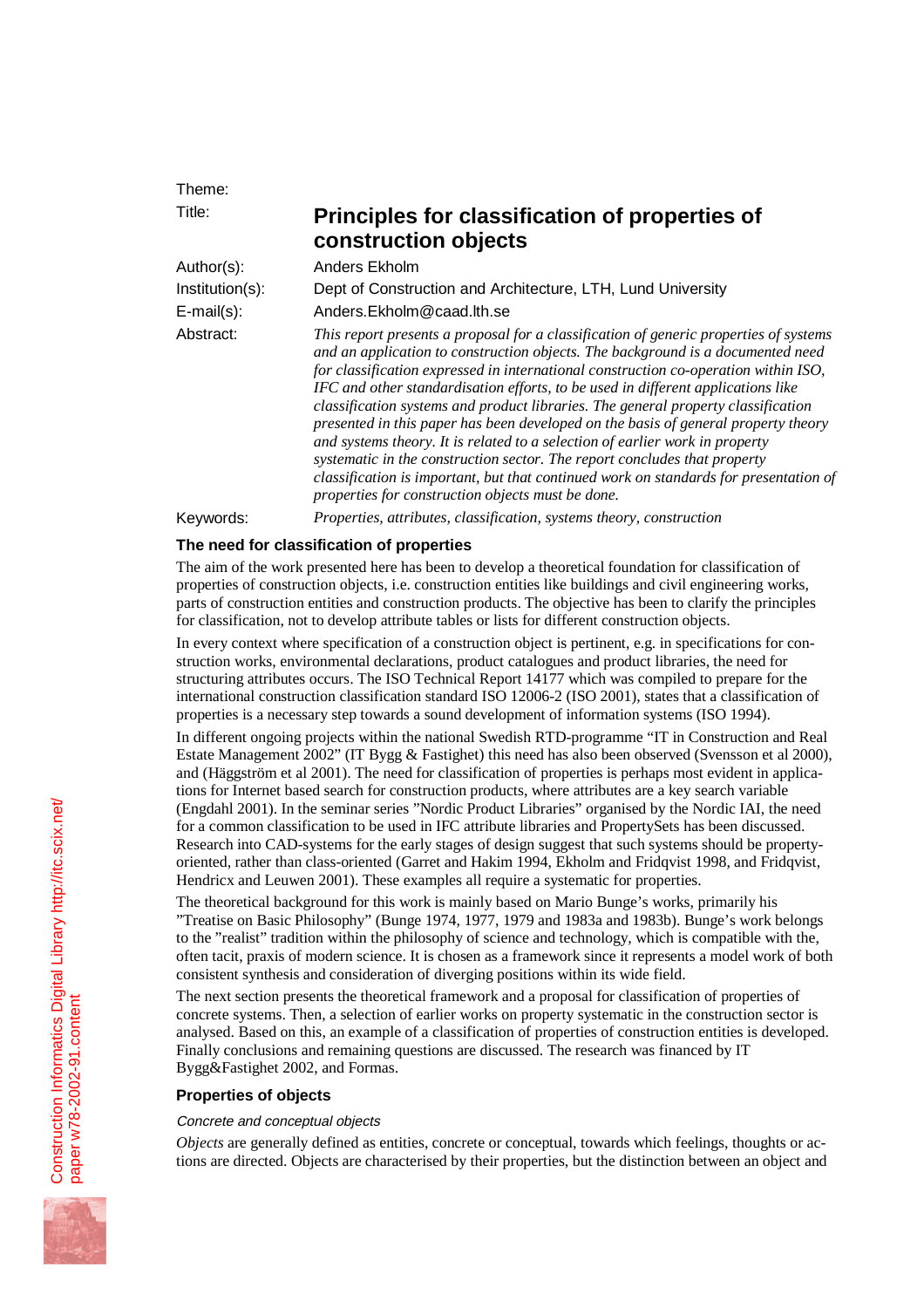its properties is a purely conceptual operation, there are no objects without properties or vice versa (Bunge 1977:26). Conceptual objects, e.g. feelings or thoughts, are *mental constructs* with abstract or conceptual properties (ibid:58), while non-conceptual or concrete objects, are *things* with concrete properties (ibid:110).

#### Primary and secondary properties

Scientists and philosophers like Galilei, Newton, Descartes and Locke distinguished between primary and secondary properties. Primary properties, e.g. velocity or mass, exist independently of an experiencing subject, while secondary properties emerge in the relation between a thing and a subject. Secondary properties are perceived through our senses, e.g. colour, intensity of sound, and shape or gestalt. Primary properties of things are here called *material*, while secondary properties are called *cultural*. See Figure 1.



#### *Figure 1. Basic property types*

In a somewhat widened sense, secondary properties can be understood as man's conceptions of things, (ibid:67). These include not only properties as they are perceived through our senses but also those, which are produced through reason, e.g. scientific theories.

Propositions that aim at describing a thing's material properties, by certain standards independently of an observer, are called *objective* (Bunge 1983a:155). They can be true or false depending on their correspondence with the material properties. With increased knowledge, previously true propositions can be considered false or in need of improvement. Propositions that aim at describing a thing's cultural properties are *subjective* if they depend on an individual and *inter-subjective* if they are based on conventions in a social system. Subjective propositions are neither true nor false.

#### Properties of systems

The properties of a system can be divided into intrinsic and mutual (ibid:65). Examples of a system's *intrinsic properties* are its composition of parts and their resultant properties like mass and material, and properties that emerge in relations between the parts, e.g. density, state of aggregation, surface structure, etc., as well as intrinsic events like shrinkage, expansion, radiation, emission and decomposition. Intrinsic properties are possessed by the object alone while *mutual properties* emerge through relations between the system and its environment. The system's intrinsic properties are *basic* to its mutual properties.

Bunge distinguishes between three kinds of mutual properties, which emerge in the relation between:

- object and environment
- object and reference frame
- object and subject.

Figure 2 illustrates the main categories of property presented here.

#### Properties in the relation object-environment

A *function* is a mutual property based on bonding relations between a thing and its environment. Functions affect the state of the related things. Intrinsic properties are basic to functions, e.g. porosity and impenetrability to gases of a thing are prerequisites for its heat insulating function.

#### Properties in the relation object-reference frame

A *comparative* property is based on a non-bonding relation between a thing and a reference frame. A reference frame is a thing that serves as a comparison concerning some property. Spatial and temporal properties, velocity, degree of temperature, hardness are examples of comparative properties.

A spatial relation is defined as a non-bonding separation relation between things. Properties like length, width, and height are properties relative to a spatial reference frame. Time is defined in analogue with space as a separation relation, but between events. A reference frame for time, e.g. a clock is characterized by its regular process.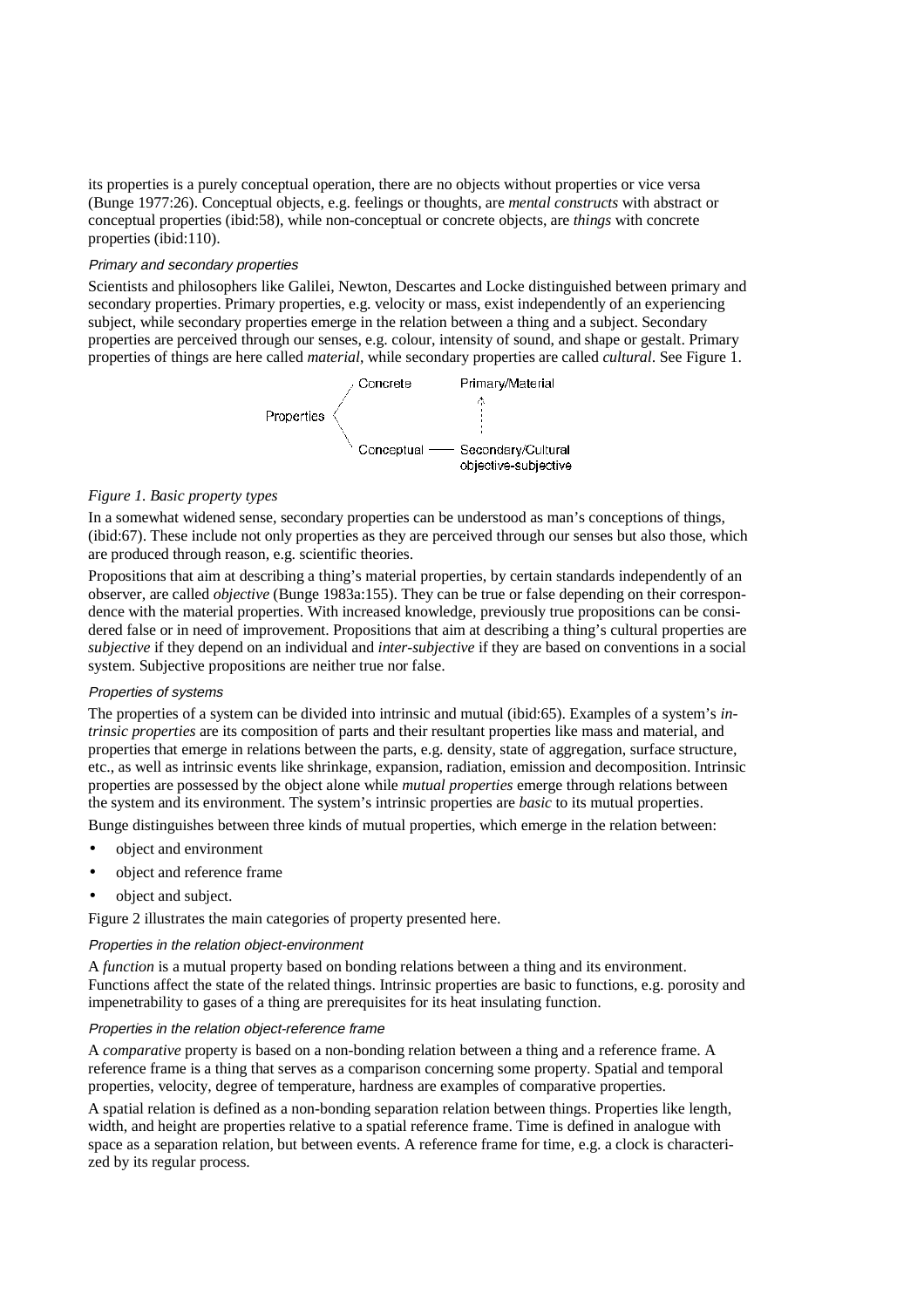

#### *Figure 2. Main categories of properties*

#### Properties in the relation object-subject

The mutual properties that emerge in the relation between object and subject are perceptions and interpretations of the object; they are *cultural properties*. Perceptions, or *phenomenal properties*, are active "reproductions" of events in the environment and the individual's body but also depend on earlier experience and ideas (Bunge 1979:154 and 1983a:35). Phenomenal properties are both subjective and objective, they are experiences of a subject but may correspond to an object's material properties. Examples of objective phenomenal properties are loudness, colour, and warmth, while comfort, beauty, and excitement, are subjective phenomenal properties. Phenomenal properties can be grouped according to the object's visual shape, colour, light, texture, tactile, and auditory properties (Hesselgren 1954).

Experience of a thing does not make halt at perception, but also depends on conception or thought. A specific thought activity is *interpretation*. Bunge distinguishes between two different kinds of interpretation, epistemic and semiotic (Bunge 1974:1). *Epistemic* interpretation means that the subject through experience of the object tries to know its material properties. Therefore, epistemic properties may be objective. Epistemic interpretation is used both in everyday life and in science. The object may be described as a system, with environment, parts and relations. *Semiotic* interpretation means that the subject tries to know the meaning that the object conveys, seen as a sign in a communication system. Signs are interpreted as meaningful objects rather than as concrete systems. Signs may be linguistic e.g. newspapers and books, or non-linguistic, e.g. light signals and road signs. Semiotic properties are intersubjective and based on conventions in a social system.

To sum up, the properties in the object-subject relation are

- phenomenal properties, i.e. perceptions related to an object,
- epistemic properties, i.e. objective conceptions of the object's properties, and
- semiotic properties, i.e. meanings of objects.

#### Qualitative and quantitative properties

Properties may be qualitative or quantitative (Bunge 1977:68). A quantitative property, e.g. distance, comes in degrees while a qualitative property, e.g. load-bearing, either exists or not exists. Quantitative properties may be represented by attributes with some value domain.

#### Determination of properties

During design, the properties of a possible artefact are determined. Phenomenal properties like comfort and security can serve as a starting point for determination of functions like climate control and burglary protection. Basic to these are functions like heat resistance and locking system. Both can be represented by quantitative attributes, e.g. "u-value", and "break up resistance time". In their turn, these properties are based on properties of the constituent material, and durability and fastening of construction products.

#### **Classification**

The process of discriminating between objects results in the formation of kinds, e.g. the class of buildings or the class of ideas (Bunge 1979:165). A class concept generally *refers* to an object as a whole (Bunge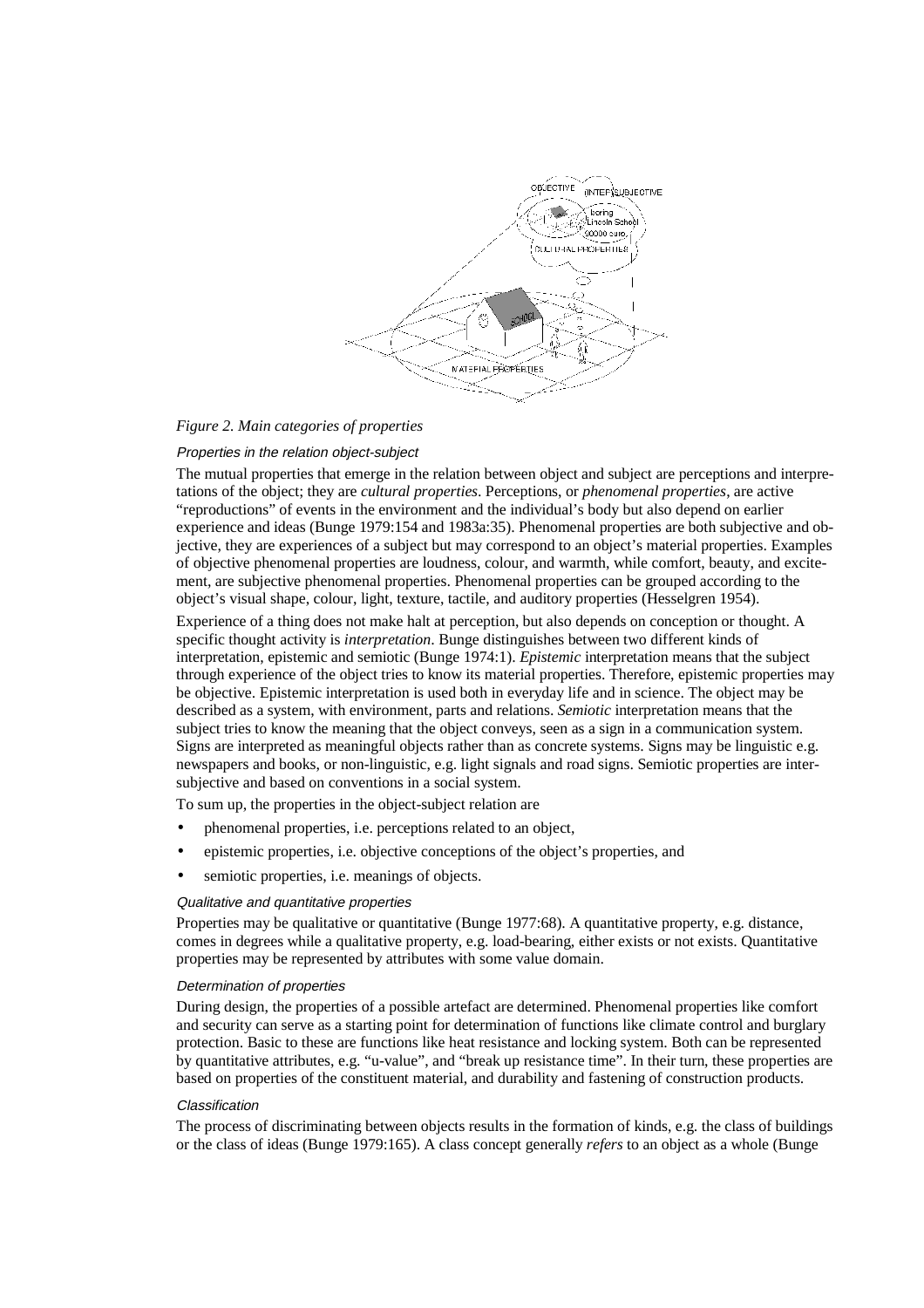1974:15), while a class concept that specifically *represents* a property of the object is an *attribute* (Bunge 1977:59). An example is the attribute "*v"* which refers to a moving object and represents its velocity.

To classify is to group a collection of objects into mutually disjoint subsets for a specific purpose. The sets are ranked in a level order where sets with a higher rank *include* sets with a lower rank (Bunge 1983b:325). To classify properties of objects is in principle the same as to classify the objects having these properties, since the object-property dichotomy is a purely conceptual operation. A classification of concrete properties may result in a table of attributes, each representing a property.

## **Classification of properties of concrete systems**

# Material properties

Material properties of concrete systems are independent of human experience, but may be truly represented by objective conceptual knowledge. The class dividing properties in the first rank are based on the distinction between mutual properties of the system and its environment, and intrinsic properties of the system. Mutual properties are divided into those based on bonding or non-bonding relations.

## **1 Functional (mutual properties based on bonding relations to the environment).**

To this class belongs functions in relation to the environment, including side-effects and environmental effects. A function may be time dependent.

**2 Comparative (mutual properties based on non-bonding relations to the environment)**

Comparative properties are based on non-bonding relations to reference frames, e.g. position, geometry, and temporal properties like birth date, deletion time, order, rhythm, and pace.

## **3 Compositional (intrinsic properties based on parts and relations among parts)**

Compositional properties are intrinsic to the system, e.g. material, mass, density, surface structure and intrinsic processes. The parts of the system and the larger whole which it is part of, also characterise the system but these are things, and not properties of things like function and mass.

## Cultural properties

Cultural properties of a system are experiences and thoughts of a subject related to the system but not intended to represent the system's material properties. The properties of an individual are *subjective*. If they are shared by others through convention, they are *intersubjective*.

The class dividing properties in the first rank are based on the distinction between individual perceptions and social conventions, i.e. *phenomenal* and *semiotic* properties respectively. Semiotic properties may be divided into *symbolical* and *administrative*. The former allows the system to be interpreted as a meaningful sign or a symbol for another thing, while the latter are assigned to the system for administrative reasons, e.g. for identification, naming, description or assessment. *Price,* the exchange value of a system, is an administrative property.

# **4 Phenomenal (mutual properties determined by the individual's experience)**

*Phenomenal* properties are based on the individual's experience of the system. They can be divided into objective and subjective. Examples of the former are colour, loudness and brightness, and of the latter are comfort, beauty and safety.

## **5 Symbolising (mutual properties based on interpretation of the system as a sign or symbol)**

*Symbolising* properties are based on semiotic interpretation of a system as a text or symbol, they are information in a communication system. The symbolising properties can be divided into linguistic or non-linguistic, books and road signs respectively have symbolising properties.

## **6 Administrative (mutual properties assigned to the system in an administrative context)**

*Administrative* properties are assigned to the system so that it can be identified and categorized in a social system. Examples are ID, name, classification, and price but also descriptions and property declarations.

# **Existing systematic for properties of built objects**

## Check lists for technical documents

The investigation "Kontrollistor för tekniska dokument" (Check Lists for Technical Documents) is a compilation of attributes for construction entities, construction entity parts, and construction products. It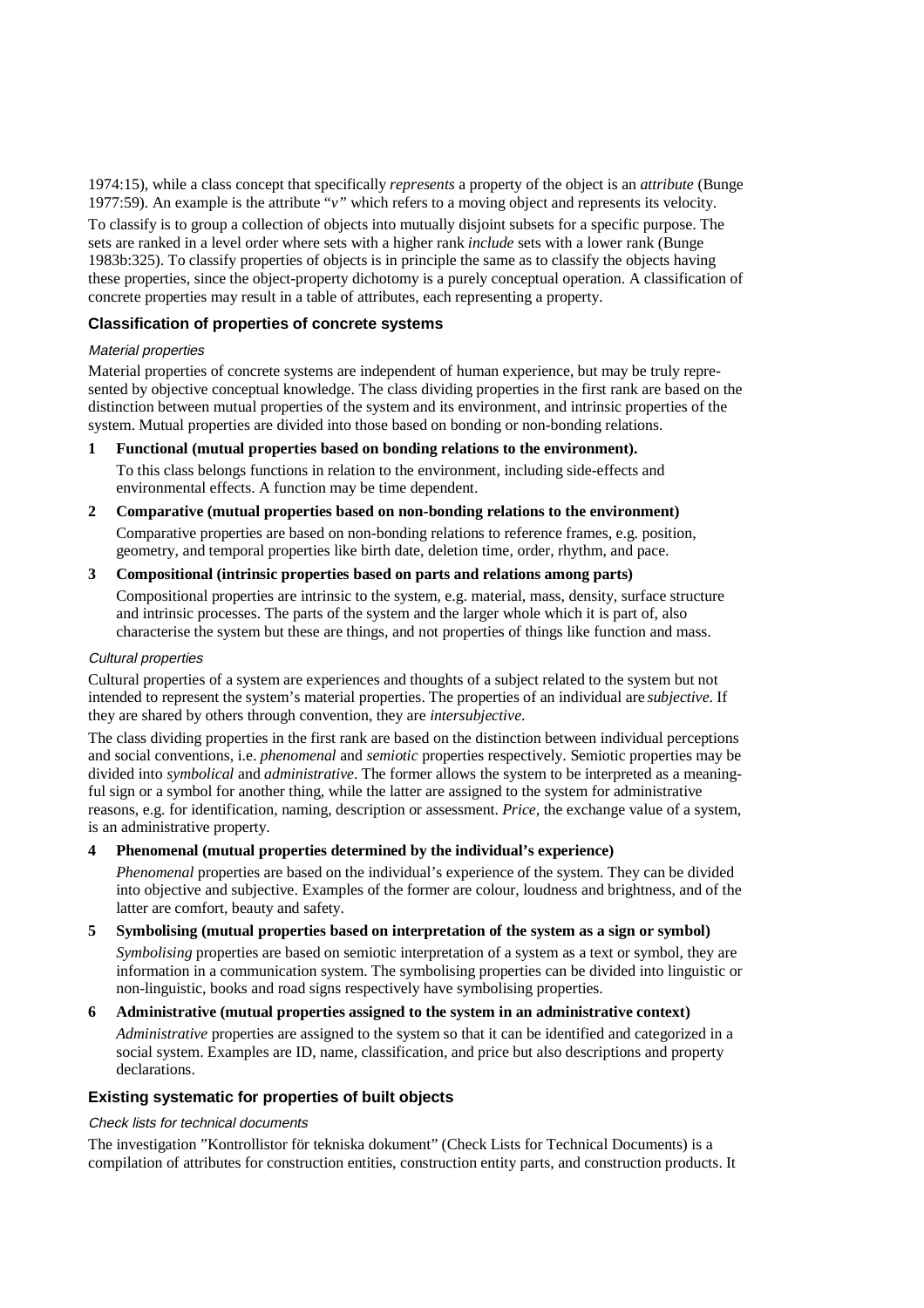is a checklist to be used in investigations of properties of construction objects. It is based on earlier Swedish and international work, e.g. the CIB Master List 1972 (Fors and Karlsson 1977).

Properties are divided in two main categories. The properties in the category "Functional prerequisites" are mainly functions intended to be used as a basis for requirements on construction objects, e.g. in specifications. The properties in the category "Properties of material and constructions" are also to a large extent functions. They represent the construction entity's "capacity to meet requirements and expectations by society and individuals".

The difference between these types of functions is not described explicitly but "Functional prerequisites" are qualitative attributes and can be stated independently of a technical solution, e.g. "durable", and "internal climate". In contrast, functions in the category "Properties of material and constructions" are more specific and depend on the technical solution. They are represented by quantitative attributes.

#### CIB Master List 1993

The CIB Master List is the globally most well known, wide spread, and applied list of properties (CIB 1993). The CIB Master List should not be regarded as a classification, since the classes are not disjoint, but as a recommendation for disposition of information in technical documentation of construction objects in the context of design, production, distribution, use, and maintenance.

The main headings in CIB Master List are:

| $\Omega$ | Document                                |   | Site work                                  |
|----------|-----------------------------------------|---|--------------------------------------------|
| 1        | <i>Identification/Brief description</i> |   | <i>Operation</i>                           |
| 2        | Requirements                            | 8 | Maintenance, repair, replacement, disposal |
|          | 3 Technical description                 | 9 | Supply                                     |
|          | 4 <i>Performance</i>                    |   | 10 Manufacturer/Supplier                   |
|          | 5 Design work                           |   | 11 References                              |

The headings are adapted to present information for different needs. Under "Document" is collected information about the documentation, so called "meta data". Under "Identification/Brief description" is the product's name and a short summary of functions and technical solution. Similar to the "Check Lists" above, the Master List distinguishes between "Requirements" and "Performance". Under "Requirements" are listed functional requirements, exemplified by those of the European Construction Products Directive (Council Directive 89/106/CE 1988). "Performance" are functions represented by quantitative attributes. Under the heading "Technical description" are presented compositional properties like material.

The rest of the headings describe other properties that are regarded relevant to the description of a product, e.g. in the context of delivery, assembly, use, and maintenance. The content under these headings is of a descriptive and advisory character, e.g. how the product should be handled and protected, and recommendations for dimensioning regarding different functional requirements.

To conclude, the CIB Master List is not a classification but a recommendation for presentation of properties from different aspects. The principles of the CIB Master List can be recognised in the disposition of e.g. the Swedish Building Catalogue, which presents information about construction products (Svensk Byggtjänst 1998).

#### ISO/TR 14177

The ISO/TR 14177 was developed as a background for the work with the international standard for construction classification ISO 12006-2 (ISO 1994). As mentioned in the introduction to this article, the Technical Report states that a classification of attributes is a necessary step towards a sound development of information systems. The following main categories of properties are suggested:

- *Performance*
- *Function* • *Shape*
- *Material*
- *Price*
- *Production time*

• *Location*

"Performance" is defined as "the behaviour of an object during influence by agents". "Performance" are functional properties. Reference to CIB Master List 1993 and ISO 6241:1984 "Performance standards in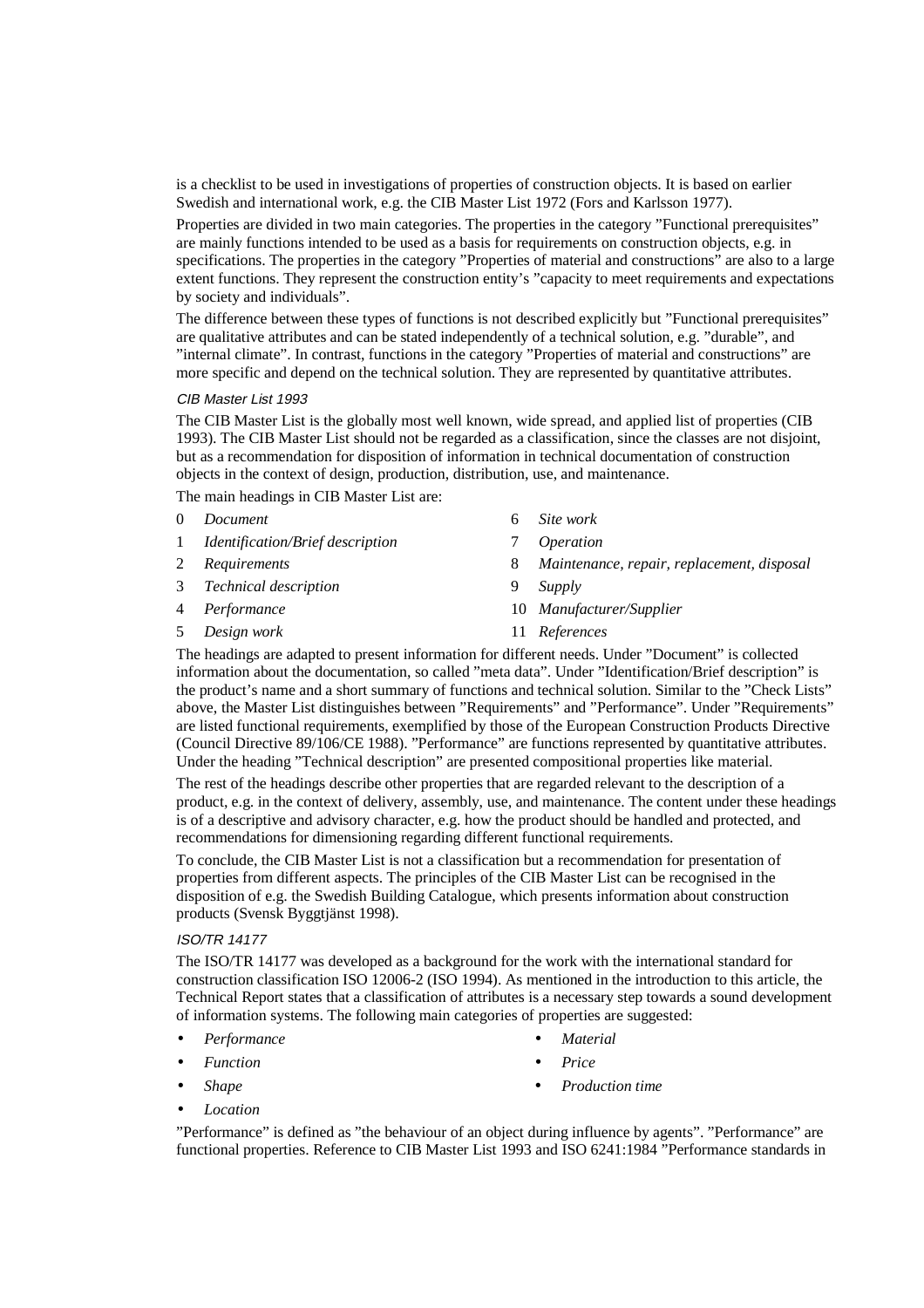building -- Principles for their preparation and factors to be considered" are given for examples of these properties.

A "Function" is defined as "the task an object shall, or is supposed to, fulfil", e.g. "transport", "industry", "office, trade", "health care" and "recreation". These attributes refer to systems composed of both construction objects and users. The activities, or functions, characterise these systems. The Technical Report recommends that these attributes are used for classification of construction entities, which has also been done in ISO 12006-2 (ISO 2001) and the Swedish BSAB System (Svensk Byggtjänst 1998).

"Material attributes" describe the "integral material and molecular structure" of an object. A reference is made to CIB Master List 1993 and the material properties mentioned there, e.g. weight, density, surface structure, etc. These are Compositional properties.

Finally, "Other attributes" like "identification" and "conditions" are mentioned. The importance of the possibility to assign status to a property is pointed out, e.g. "as required", "as designed" and "as built". These properties belong to the main class Administrative properties.

The ISO/TR14177 lacks Phenomenal and Symbolising properties, which means that neither the feelings of a user in relation to a construction object, nor its meaning can be expressed or related to the material properties of the construction object.

## EPIC II

EPIC is an acronym for Electronic Product Information Co-operation Group. The co-operation aims at establishing an international classification of construction products to be used in construction product databases (EPIC 1999). Version 2 of the standard includes both a classification of products and a classification of properties of products. The attribute structure from the CIB Master List 1993 is recognisable, but similar to this, the character of classification is weak.

#### IFC PropertySets

IFC, the Industry Foundation Classes, is an international standard for transfer of information in building product models between information systems IAI (IAI 2002). IFC is developed by the International Alliance for Interoperability, a member based global interest organisation. The standard is developed through member-financed projects.

In IFC, *objects*, *relations* and *attributes* are the three basic entities. Attributes are associated with objects through relations. The most generic entity for attributes is the IfcPropertySetDefinition. It has two subclasses, IfcPropertySet, which can be determined "dynamically" by a user of IFC, and IfcProperty, which has an explicit definition within the standard.

As the user defined, dynamic parts of IFC are extended, a growing number of attributes will be defined explicitly within the standard. At present, in IFC 2.x, there are about 300 attributes defined (IAI 2001). The explicitly defined IFC attributes, which belong to the standard, have been compiled in an alphabetically ordered list in the IFC 2x Property Set Development Guide (ibid). Still, a classification to structure the attribute list is missing.

The IfcPropertySets in IFC 2.x are to be seen as prototypes and not as complete property specifications. They are not complete or many enough to render a classification necessary. However, future more comprehensive specifications will need a more systematic account, among others to allow computer based information management.

# **Example of classification of properties of construction entities**

This section presents an example of how the proposed property classification can be applied to properties of construction entities. The classification is not claimed to be complete or applicable in practice. The objective is to illustrate the use of the proposed classification structure. Under the main classes are examples of sub-classes and attributes.

## **1 Functional**

The subclasses below are taken from the European Construction Products Directive (Council Directive 89/106/CE 1988).

Mechanical resistance and stability: *deformation*

Safety in case of fire: *fire resistance*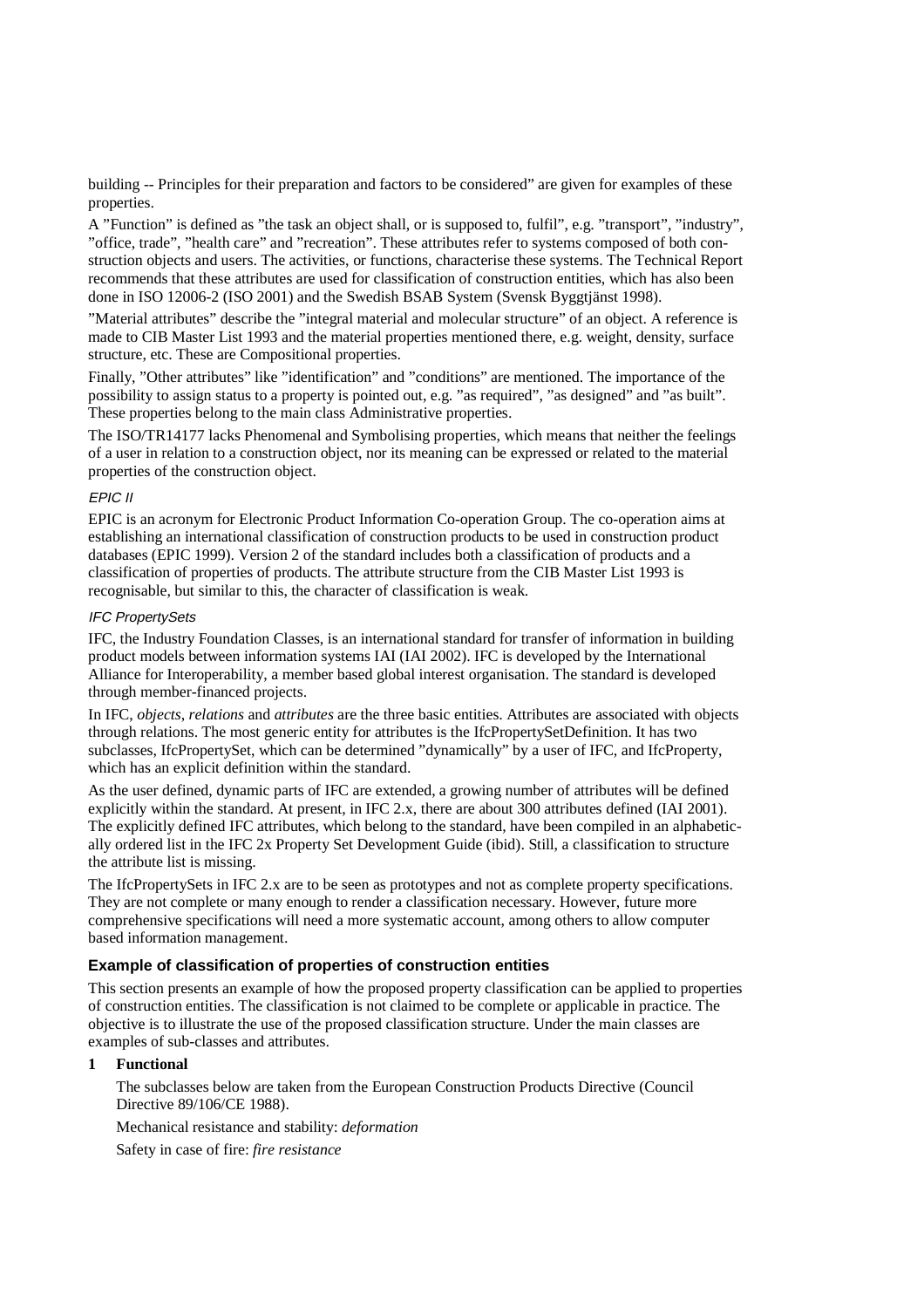Protection with regard to hygiene, health, and the environment: *susceptibility to growth of fungi* Safety in use: *accident protection, e.g. to exposure of electric current* Protection against noise: *sound insulation* Energy economy and heat retention: *thermal transmittance* Additional functions have been added in the Swedish application (SFS 1994): Suitability for use: *space layout efficiency* Accessibility for disabled: *wheelchair accessibility* Water resource conservation, environm. responsible waste handling: *sewage cleaning effectiveness*

## **2 Comparative**

Geometry, shape: *length, volume, cylindrical, spherical* Position: *right, left, above, below* Temporal properties: *completion date, construction period*

#### **3 Compositional**

Intrinsic properties: *composition, material, mass, weight, density, elasticity* Intrinsic process properties: *movement, radiation, emission, bio-degradation* Production properties: *prefabricated, in-situ produced* Maintenance properties: *clean, accessible, maintained*

#### **4 Phenomenal**

Objective perceptions: *colour, loudness, brightness* Subjective perceptions: *comfort, beauty, safety*

#### **5 Symbolising**

Linguistic: *texts* Non-linguistic: *signs*

#### **6 Administrative**

Identification: *name, ID* Classification: *BSAB class, architectural style,* Description: *work specification, guarantee, certificate* Economical: *price, taxation value*

## **Conclusions**

The result of this study is a proposal for classification of generic properties of systems on the basis of a well-founded theoretical framework. The classification has been applied to develop a classification of properties of construction objects.

The main classes of system's properties have been related to earlier work in construction property systematic. The result confirms some earlier work but also points out shortcomings of these. For example, phenomenal properties and symbolising properties are not among the categories mentioned in earlier classifications. In this proposal all functions are collected under Functional properties. The division into Requirements, Performance and Function classes in the reviewed systems is made for reasons of presentation, and should not be regarded as a classification.

Applications of the proposed classification may show that a further subdivision of the main classes probably will vary, depending on the specific kind of system's properties that are classified. For example the material properties of social organisations are much different from those of building elements. However the main classes may provide a useful start in any property classification.

A hypothesis worth testing is whether the possibility to determine the value space of an attribute depends on whether the system is known or not. For example the colour values of the NCS-system are determined on the basis of human colour discrimination, which is not relevant for all organisms.

The proposed classification should be tested to structure attributes in the IfcProperty list, in CAD-libraries and in web-based product search engines. However, classification of properties gives no guidance to how